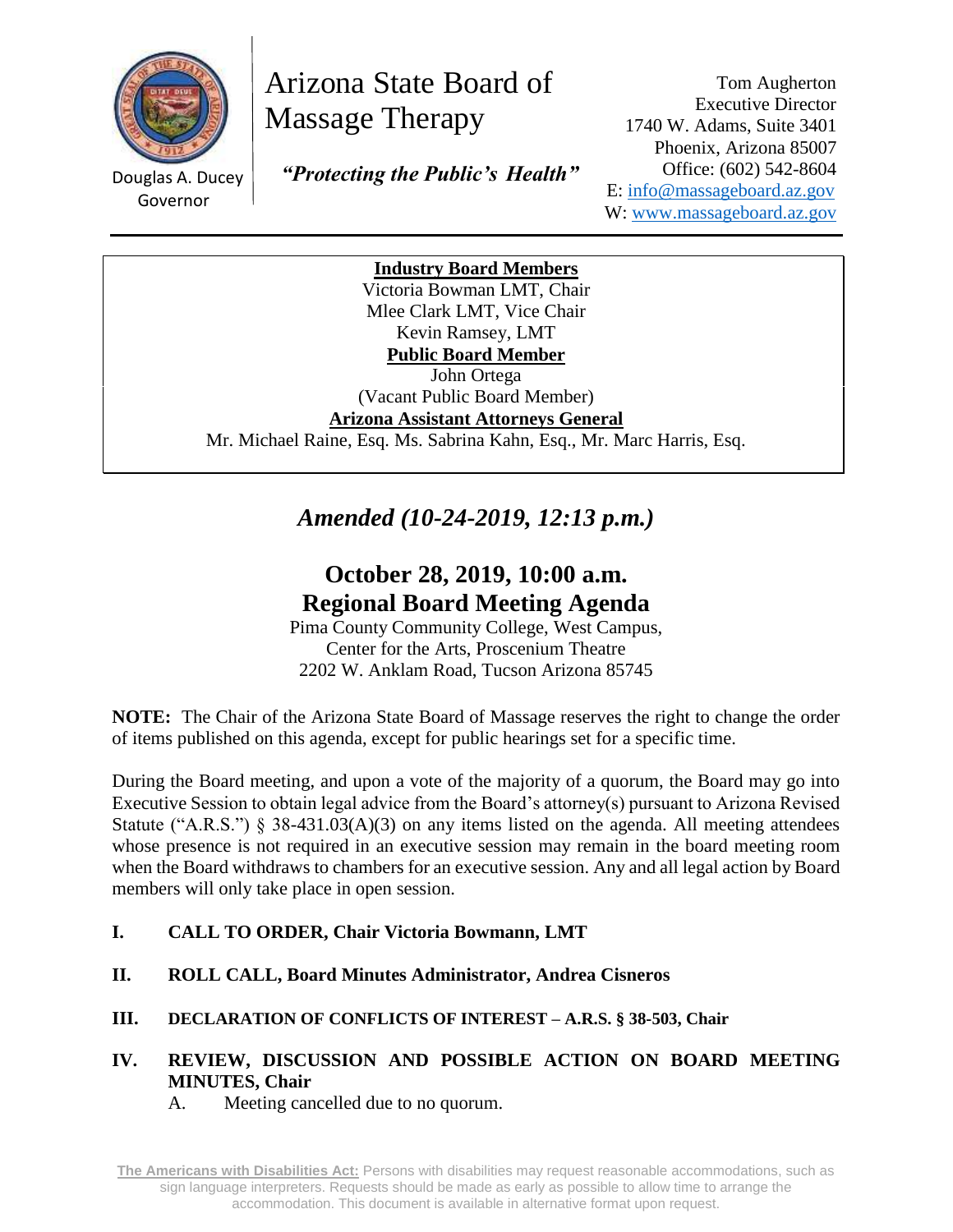# **V. ITEMS FOR BOARD REVIEW, DISCUSSION AND POSSIBLE ACTION, Chair**

Upon a vote of the majority of a quorum, the Board may go into executive session, pursuant to A.R.S. § 38-431.03(A)(2) to discuss or consider records exempt, by law, from public inspection, including the receipt and discussion of information or testimony that is specifically required to be maintained as confidential by state or federal law.

# A. **Formal Hearing(s)**

Pursuant to A.R.S. § 32-4254, the Board will hold a formal hearing to review, discuss and take possible action for the following file(s):

(1) 19-173 Calmese, Juvall

# B. **Formal Interview(s)**

(1) 20-110 Harris, Ronnie

# C. **Investigation Review File(s)**

Board to review, discuss and take possible action on investigation files.

- (1) 20-111 Hargrett, Romania
- (2) 20-113 Cox-Pitt, Sirena
- (3) 20-114 Huang, Yong Fang
- (4) 20-115 Li, Shu Ling
- (5) 20-116 Jones, Rodyon
- (6) 20-117 Blanchord, Justin

#### D. **Application Review**

- (1) Jin, Yan
- (2) Li, Hong Mei
- (3) Yang, Qing
- (4) Branigan, Taylor

# **VI. EXECUTIVE DIRECTOR'S REPORT, Staff**

Executive Director to provide an update and/or summary on the following items: the listed items are subject to Board discussion and may result in action by the Board.

A. Board Operations

# **VII. SUMMARY OF CURRENT EVENTS, Chair**

By law, the summary of current events is limited to summarizing recent occurrences. The Board cannot propose, discuss, deliberate or take legal action on any matter in the summary unless the specific matter is properly noticed for legal action.

#### **VIII. CALL TO THE PUBLIC, Chair**

Pursuant to A.R.S. § 38-431.01(H), the Board may make an open call to the public during a public meeting, subject to reasonable time, (*three minutes*), place and manner restrictions, to allow individuals to address the public body on any issue within the jurisdiction of the